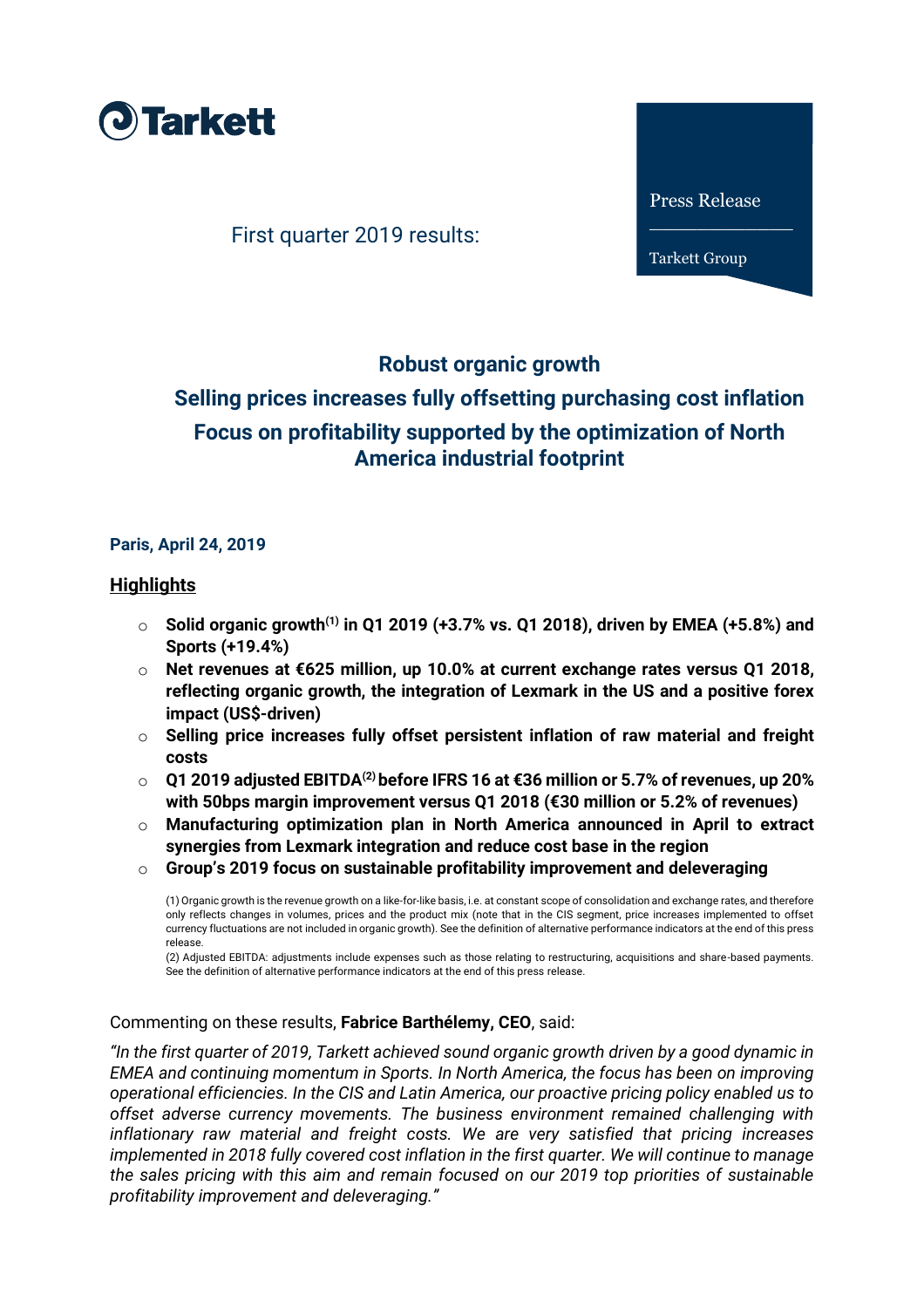## **Q1 2019 Sales by segment**

| $\epsilon$ million        | Q1 2019 | Q1 2018 | <b>Change</b><br>(%) | of which<br>organic<br>growth <sup>(1)</sup> |
|---------------------------|---------|---------|----------------------|----------------------------------------------|
| EMEA                      | 239.0   | 228.3   | $+4.7%$              | $+5.8%$                                      |
| North America             | 195.8   | 163.5   | $+19.7%$             | $(0.6)$ %                                    |
| CIS, APAC & Latin America | 112.5   | 116.3   | $(3.2)$ %            | $(2.2)$ %                                    |
| Sports                    | 77.2    | 59.8    | $+29.1%$             | $+19.4%$                                     |
| <b>Group Net Revenues</b> | 624.5   | 567.9   | $+10.0%$             | $+3.7%$                                      |

(1) Organic growth is on a like-for-like basis, i.e. at constant scope of consolidation and exchange rates, and therefore only reflects changes in volumes, prices and the product mix (note that in the CIS segment, price increases implemented to offset currency fluctuations are not included in organic growth). See the definition of alternative performance indicators at the end of this press release.

Group net revenues saw a sustained rate of growth (+10%) in the first quarter of 2019 with **organic growth (+3.7%)** adding €22 million of revenues compared to Q1 2018 **and** with **the integration of Lexmark** and other 2018 bolt-on acquisitions **(+3.8%)** contributing €22 million. It also comprised a **positive forex impact (+2.4%)** of €14 million, mainly related to the appreciation of the dollar versus the euro.

**The EMEA segment** benefitted from a favorable comparison to a soft first quarter in 2018 with revenues up 5.8% on a like-for-like basis. This performance mostly derived from volume increase during the quarter. Sales in the UK and Scandinavia were particularly strong; they were sustained in Central Europe and stable in France but slowing down in Turkey and Middle East. Reported revenues were up 4.7%, negatively impacted by currency accounting for 1.1%, penalized by adverse exchange-rate movements affecting the Swedish krona.

**The North America segment** was down 0.6% year-on-year on a like-for-like basis as selling prices were materially raised and almost fully offset volume decrease. Commercial carpet activity sales stabilized in the quarter and revenues in resilient flooring were slightly below last year's levels after a buoyant 2018. The integration of Lexmark led to a positive perimeter impact of 12.4% representing most of the revenue growth during the quarter. Reported revenues were up 19.7%, including Lexmark contribution and a positive impact of 8.0% through the appreciation of the dollar versus the euro.

Sales across **the CIS, APAC and Latin America segment** declined by 2.2% on a like-for-like basis. Revenues in the CIS region declined on a like-for-like basis during the quarter reflecting a volume decrease; this was partially mitigated by a mix improvement. The level of activity in Brazil and Latin America continued to significantly grow on a like-for-like basis, driven by sustained volumes and prices increases. Revenues in APAC are down year-on-year mostly reflecting a lower activity in Australia. Reported revenues were down 3.2%, affected by a negative effect of currency movements for 1.0% due to the depreciation of the Russian ruble and the Brazilian real versus the euro.

Strong momentum in **Sports** continued in the first quarter, which is structurally low due to the segment's seasonality. Revenues grew by 19.4% on a like-for-like basis. Reported revenues were up 29.1% thanks to the 2018 bolt-on acquisitions (Thermagreen, The Tennis & Track Company and Grassman) for 2.6%. The appreciation of the dollar versus the euro generated a positive effect of 7.0% during the quarter.

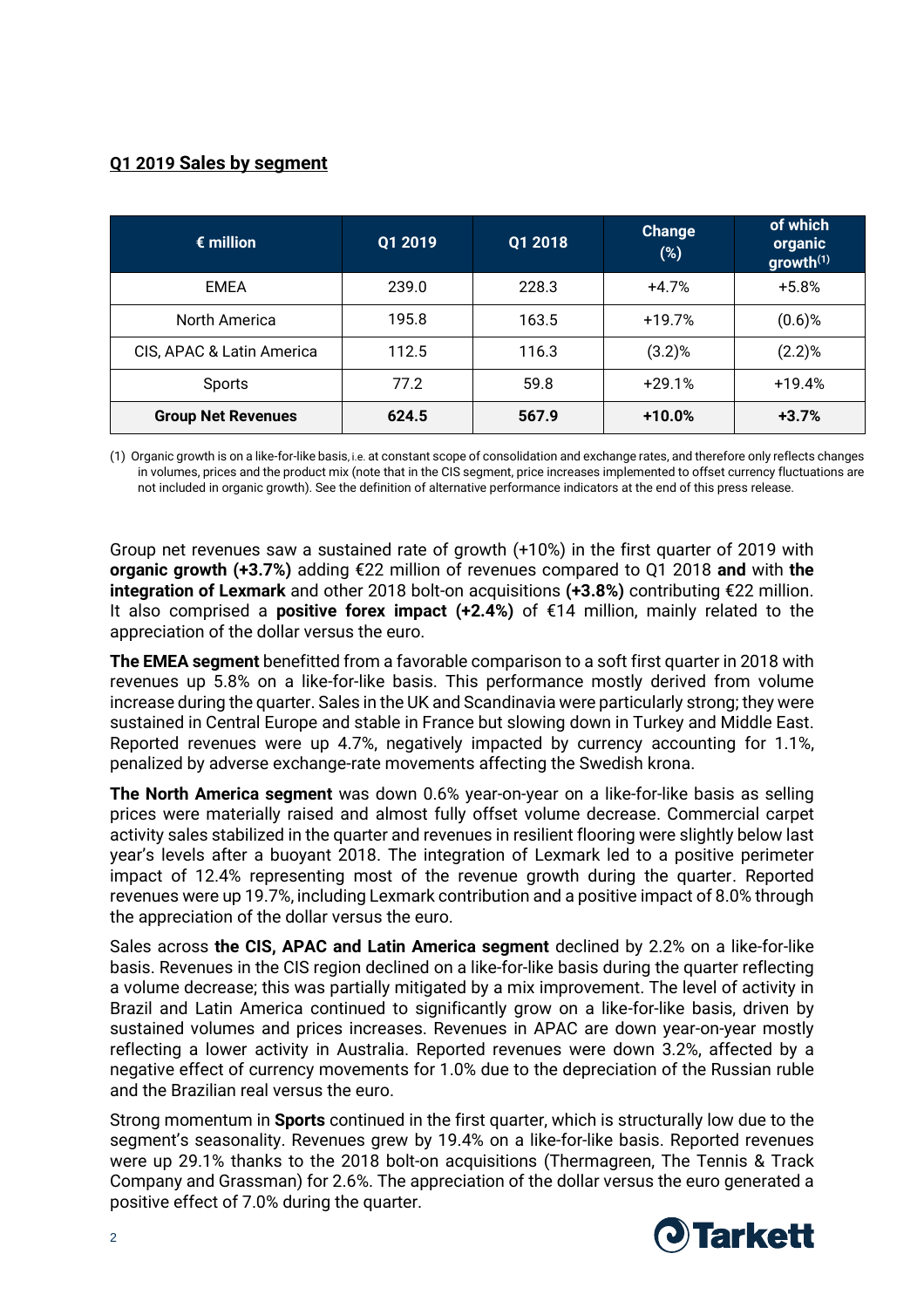## **Adjusted EBITDA (2)**

| $\epsilon$ million                       | Q1 2019 | Q1 2018 | <b>Change</b> |
|------------------------------------------|---------|---------|---------------|
| <b>Adjusted EBITDA</b><br>before IFRS 16 | 35.8    | 29.8    | $+20.1%$      |
| % of sales before IFRS 16                | 5.7%    | 5.2%    | $+50 bps$     |
| IFRS 16 impact                           | 7.3     |         |               |
| <b>Adjusted EBITDA</b><br>as reported    | 43.1    | 29.8    | $+44.6%$      |
| % of sales                               | 6.9%    | 5.2%    | 170bps        |

(2) Adjusted EBITDA: adjustments include expenses such as those relating to restructuring, acquisitions and share-based payments. See the definition of alternative performance indicators at the end of this press release.

Tarkett reported an adjusted EBITDA of €43 million in the first quarter of 2019, after the application of the IFRS 16 accounting standard. The Group's **adjusted EBITDA before IFRS 16 application** amounted to **€36 million** in **Q1 2019,** up 20% versus last yea**r**. **EBITDA margin before IFRS 16** came in at **5.7% compared to 5.2% in Q1 2018,** a 50 basis point improvement versus last year.

Raw material and freight costs remained inflationary over the course of the quarter and increased by €7.7 million versus last year. This negative impact has been more than offset by selling prices increases which were implemented in 2018 and generated a positive impact of €8.1 million in the first quarter of 2019. In the CIS countries, the actions taken in 2018 to neutralize adverse currency movements continued to pay off as the net impact of currencies and selling prices evolution ("lag effect") was positive at €0.9 million.

Net productivity gains amounted to  $E4.1$  million, an improving trend versus the last two quarters but still not at Group's targets. The difficulties experienced at two factories in North America last year are progressively being resolved. Normal wage increases and higher SG&A, partially due to higher year-on-year marketing spending including an increased participation in tradeshows, dragged down the adjusted EBITDA by €5.3 million.

The addition of Lexmark and acquisitions in the Sports segment, which were completed in 2018, improved the adjusted EBITDA by  $\epsilon$ 4.8 million during the quarter. Lexmark was the main contributor to the change in scope and its integration is moving forward as planned. The former Lexmark team is now in charge of the North America hospitality business unit and leverages Tarkett's full product ranges, especially the Luxury Vinyl Tiles (LVT) products.

#### **Industrial footprint optimization**

The Group announced in April an optimization plan of its manufacturing operations in North America. The manufacturing of flooring accessories in Waterloo (Canada) will transition to the recently expanded Chagrin Falls (Ohio, US) facility with the aim of improving the cost base of this business. The manufacturing of broadloom commercial carpets in Truro (Canada) will be transferred to the Dalton (Georgia, US) facility which was acquired with the purchase of Lexmark allowing to extract the planned cost synergies. Both movements will also enable

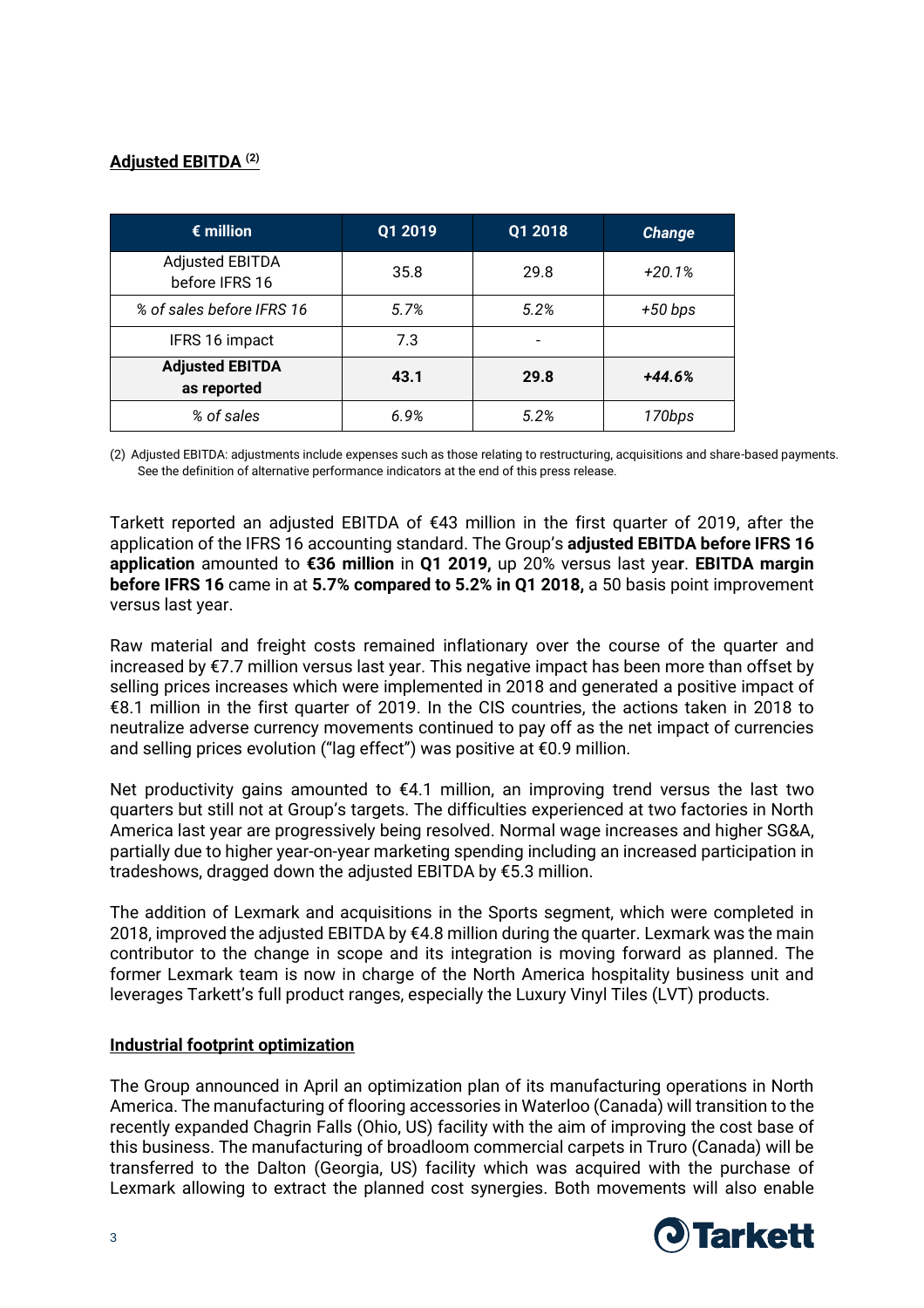logistics and shipments to be optimized. The closure of the Waterloo and Truro facilities is expected to be completed by the end of the year.

These moves resulted from Tarkett's decision to optimize its industrial footprint, which is one of the Group's top priorities. The Group already launched the process to close the jointly-owned LaminatePark plant in Germany. The closure of this site is planned by the end of 2019.

Restructuring costs related to these actions are estimated at around €25 million for 2019, with most of the cash out expected in the second half. Overall these actions will generate around €10 million of savings on an annualized basis.

#### **Outlook**

Tarkett confirms that its business environment has not changed since February 2019 and the overall market conditions are more difficult than in 2018.

In this context, Tarkett is pursuing its efforts to improve the cost structure and has already implemented a set of measures for that purpose. The Group will maintain its focus on productivity gains and optimizing its industrial footprint which will support its priority to restore profitability. Working capital and capex will also continue to be tightly managed, enabling to increase its free cash flow generation and to deleverage.

The environment remains inflationary as demonstrated by the recent oil pricing rally, notwithstanding a softer purchasing cost inflation expected by the Group in the second quarter. In this context, the Group now expects an adverse impact comprised between  $\epsilon$ 15 million and €20 million in 2019 (versus €15 million expected previously). Tarkett will continue to manage its sales pricing with the aim of offsetting purchasing cost inflation.

#### **Governance**

Tarkett announced new leadership in North America with the **appointment of Jeff Fenwick as President & CEO of Tarkett North America** after a short interim period. In his previous position, Jeff was the Chief Operating Officer for Tarkett North America, where he was responsible for leadership of the commercial and residential sales and customer service organizations.

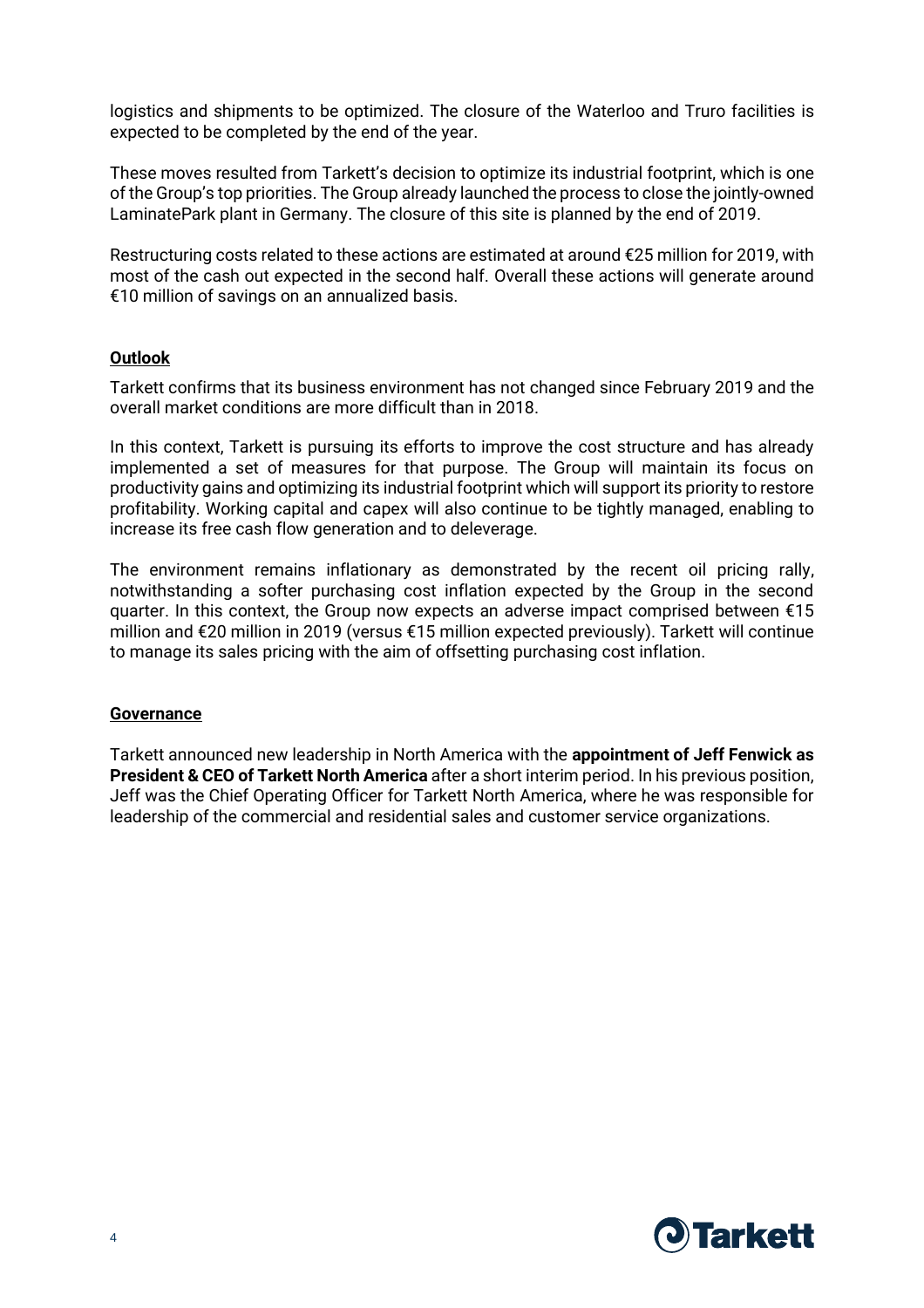*The analysts' conference will be held on Thursday April 25, 2019 at 11:00 am CEST and an audio webcast service (live and replay) along with the results presentation will be available on [www.tarkett.com.](http://www.tarkett.com/)*

## **Financial calendar**

- April 26, 2019: Annual General Meeting
- June 19, 2019: Investor Day
- July 23, 2019: H1 2019 financial results *press release after close of trading on the Paris market and presentation in person the following morning*
- October 23, 2019: Q3 2019 financial results *press release after close of trading on the Paris market and conference call the following morning*

#### **Investor Relations Contact**

Tarkett – Emilie Megel – [emilie.megel@tarkett.com](mailto:emilie.megel@tarkett.com)

#### **Media contacts**

Tarkett - Véronique Bouchard Bienaymé - [communication@tarkett.com](mailto:communication@tarkett.com) Brunswick - [tarkett@brunswickgroup.com](mailto:tarkett@brunswickgroup.com) - Tel.: +33 (0) 1 53 96 83 83

#### **About Tarkett**

With a history stretching back 135 years, Tarkett is a worldwide leader in innovative flooring and sports surface solutions, with net sales of more than €2.8 billion in 2018. Offering a wide range of products including vinyl, linoleum, rubber, carpet, wood, laminate, artificial turf and athletics tracks, the Group serves customers in over 100 countries across the globe. Tarkett has 13,000 employees and 36 industrial sites, and sells 1.3 million square meters of flooring every day, for hospitals, schools, housing, hotels, offices, stores and sports fields. Committed to "Doing Good. Together.", the Group has implemented an eco-innovation strategy based on Cradle to Cradle® principles and promotes circular economy, with the ultimate goal of contributing to people's health and wellbeing, and preserving natural capital. Tarkett is listed on Euronext Paris (compartment A, ISIN: FR0004188670, ticker: TKTT) and is included in the following indices: SBF 120 and CAC Mid 60. [www.tarkett.com.](http://www.tarkett.com/)

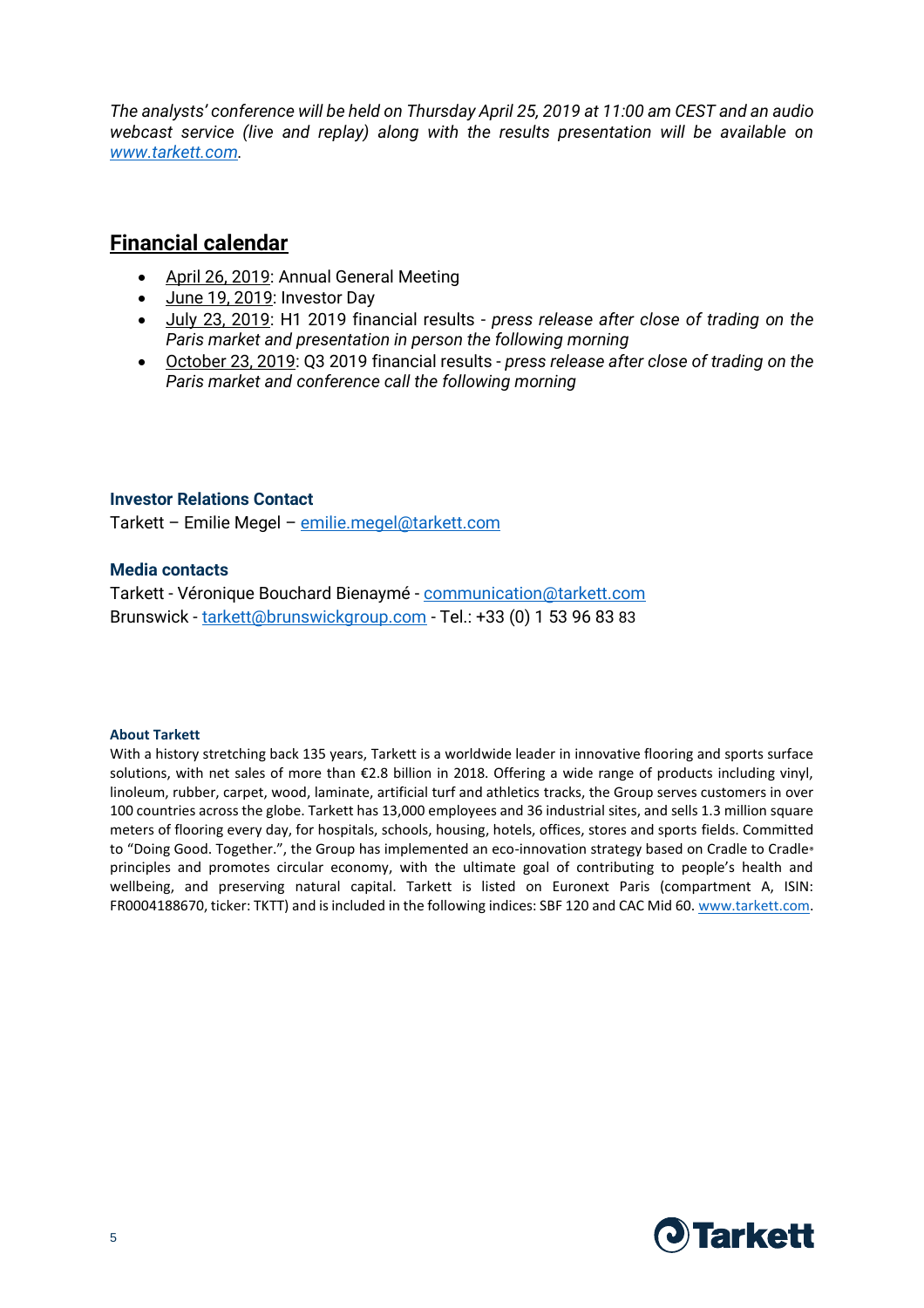# **Appendices**

## **1/ Bridges**

## **Change in sales by segment in the first quarter (€ million)**

| Q1 2018                                    | 567.9   |
|--------------------------------------------|---------|
| +/- EMEA                                   | $+13.2$ |
| +/- North America                          | (1.0)   |
| +/- CIS, APAC & Latin America              | (2.6)   |
| $+/-$ Sports                               | $+11.3$ |
| Q3 2018 sales like-for-like <sup>(1)</sup> | 588.8   |
| +/- Scope                                  | $+21.8$ |
| +/- Currencies                             | $+14.2$ |
| +/- Selling price lag effect in CIS        | (0.6)   |
| 01 2019                                    | 624.5   |

(1) Like-for-like: a constant scope and exchange rates. (NB: In the CIS, price increases implemented to offset currency fluctuations are not included in organic growth, which therefore only reflects volume and price effects). See the definition of alternative performance indicators at the end of this press release.

## Change in adjusted EBITDA by segment in the first quarter (€ million)

| Q1 2018                             | 29.8   |
|-------------------------------------|--------|
| +/- Currencies                      | $+0.7$ |
| +/- Selling price lag effect in CIS | $+0.9$ |
| +/- Volume / Mix                    | $+0.5$ |
| +/- Selling prices                  | $+8.1$ |
| +/- Purchasing prices               | (7.7)  |
| +/- Productivity                    | $+4.1$ |
| +/- Scope                           | $+4.8$ |
| +/- Salary increase, SG&A and other | (5.3)  |
| +/- IFRS 16 impact                  | $+7.3$ |
| 2019                                | 43.1   |

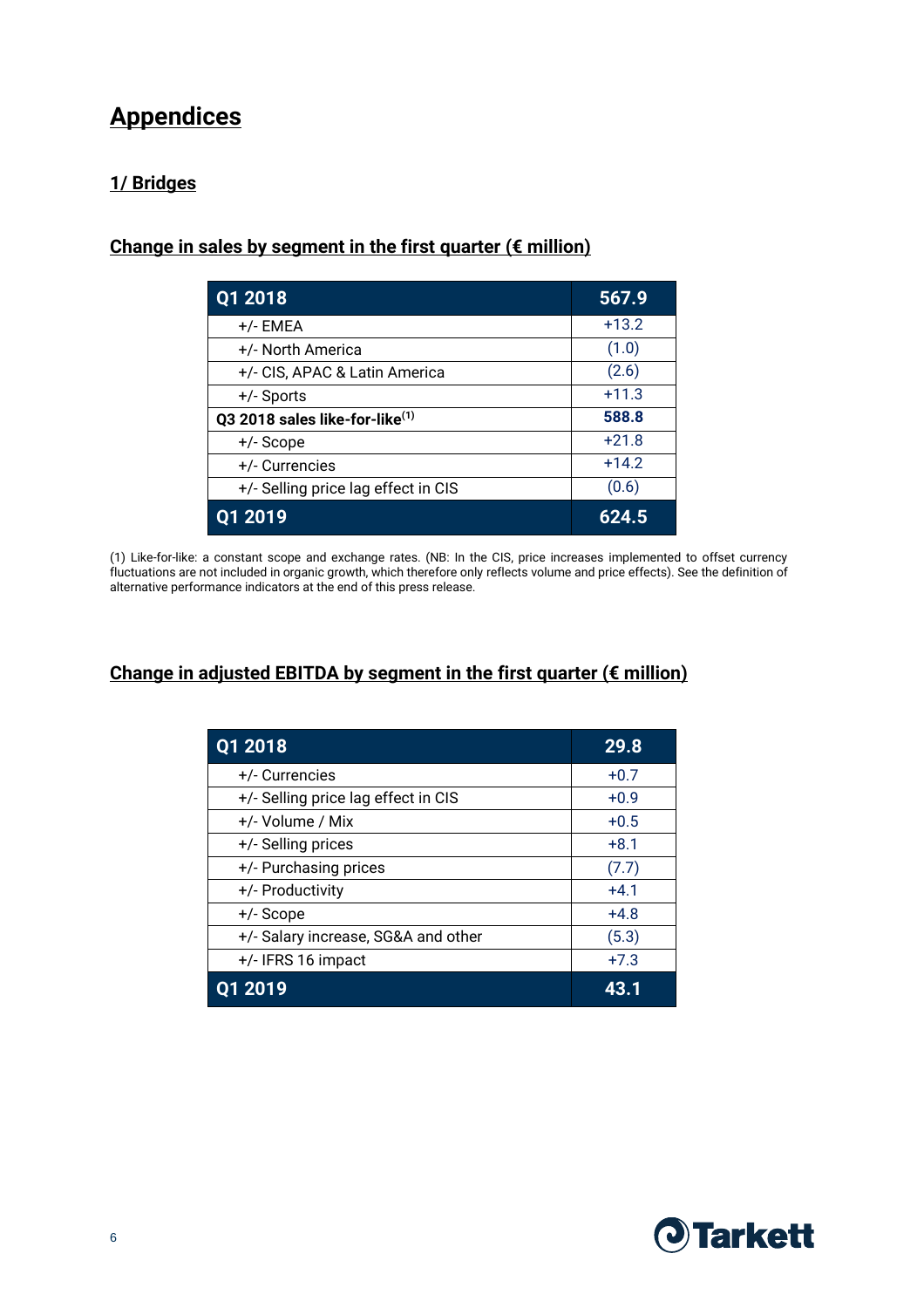## **3/ Definition of alternative performance measures (not defined under IFRSs)**

The Tarkett Group uses the following non-IFRS financial indicators:

- Organic growth
- Adjusted EBITDA
- Net cash flow from operations

These indicators are calculated as described below.

#### - **Organic growth:**

- $\circ$  Organic growth measures the change in net sales as compared with the same period in the previous year, at constant scope of consolidation and exchange rates.
- $\circ$  The exchange rate effect is calculated by applying the previous year's exchange rates to sales for the current year and calculating the difference as compared with sales for the current year. It also includes the impact of price adjustments in CIS countries and Turkey intended to offset movements in local currencies against the euro.
- o The scope effect reflects:
	- current-year sales for entities not included in the scope of consolidation in the same period in the previous year, up to the anniversary date of their consolidation;
	- the reduction in sales relating to discontinued operations that are not included in the scope of consolidation for the current year but were included in sales for the same period in the previous year, up to the anniversary date of their disposal.

Year-on-year net sales trends can be analyzed as follows:

| $\epsilon$ million | 2019  | 2018  | % change  | O/W<br>exchange<br>rate effect | o/w scope<br>effect | of which<br>organic<br>growth |
|--------------------|-------|-------|-----------|--------------------------------|---------------------|-------------------------------|
| Total Group $-$ Q1 | 624.5 | 567.9 | $+10.0\%$ | $+2.4%$                        | $+3.8%$             | +3.7%                         |

#### - **Adjusted EBITDA**:

- o Adjusted EBITDA is calculated by deducting the following income and expenses from operating income before depreciation and amortization:
	- restructuring costs intended to increase the Group's future profitability;
	- capital gains and losses recognized on significant asset disposals;
	- **•** provisions and reversals of provisions relating to impairment losses;
	- costs arising on corporate and legal restructuring;
	- share-based payment expenses;
	- other one-off items considered non-recurring owing to their nature.

# **4/Impact of IFRS 16 "Leases" in 2019**

IFRS 16 "Leases" standard is applicable since January 1, 2019. This new accounting standard requires lessees to recognize, for all leases that it covers, all lease payments yet to be paid in the form of a right of use under non-current assets on the balance sheet, with a balancing entry under debt on the liabilities side.

Based on existing lease contracts, applying IFRS 16 increases non-current assets and net debt by an amount of around €100 million.